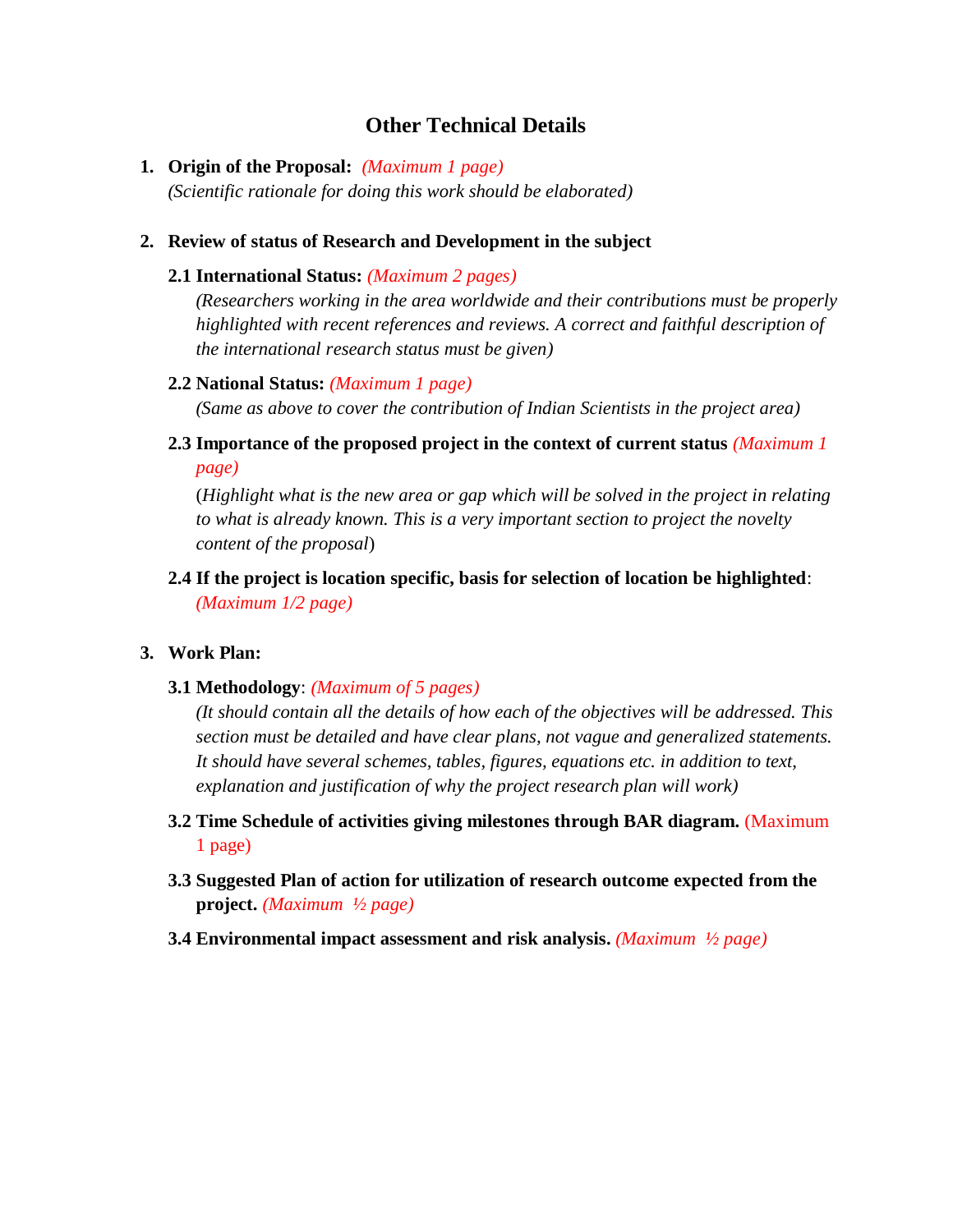## **4. Expertise:**

## **4.1 Expertise available with the investigators in executing the project:** *( Maximum 1*

*page)*

**(***Professional expertise existing with each of the investigators in terms of publications, Patents and preliminary results, to execute every component of the proposal should be highlighted)*

## **4.2 Summary of roles/responsibilities for all Investigators:**

*(If the proposal contains more than one Investigator, it is important to clearly mention the role of each Investigator in implementing the objectives of the proposal. The Board does not encourage Investigators who do not have specific scientific role in the proposal)*

| Name of the<br>Investigators | Roles/Responsibilities |
|------------------------------|------------------------|
|                              |                        |
|                              |                        |
|                              |                        |
|                              |                        |

- **4.3 Key publications published by the Investigators pertaining to the theme of the proposal during the last 5 years**
- **4.4 Bibliography**
- **5. List of facilities being extended by parent institution(s) for the project implementation.**

### **5.1 Infrastructural Facilities**

| Sr.<br>No.       | <b>Infrastructural Facility</b>              | <b>Yes/No/ Not required Full</b><br>or sharing basis |
|------------------|----------------------------------------------|------------------------------------------------------|
| 1.               | <b>Workshop Facility</b>                     |                                                      |
| 2.               | Water & Electricity                          |                                                      |
| 3.               | Laboratory Space/Furniture                   |                                                      |
| $\overline{4}$ . | <b>Power Generator</b>                       |                                                      |
| 5.               | AC Room or AC                                |                                                      |
| 6.               | Telecommunication including e-mail & fax     |                                                      |
| 7.               | Transportation                               |                                                      |
| 8.               | Administrative/ Secretarial support          |                                                      |
| 9.               | Information facilities like Internet/Library |                                                      |
| 10.              | <b>Computational facilities</b>              |                                                      |
| 11.              | Animal/Glass House                           |                                                      |
| 12.              | Any other special facility being provided    |                                                      |

# **5.2 Equipment available with the Institute/ Group/ Department/Other Institutes for the project:**